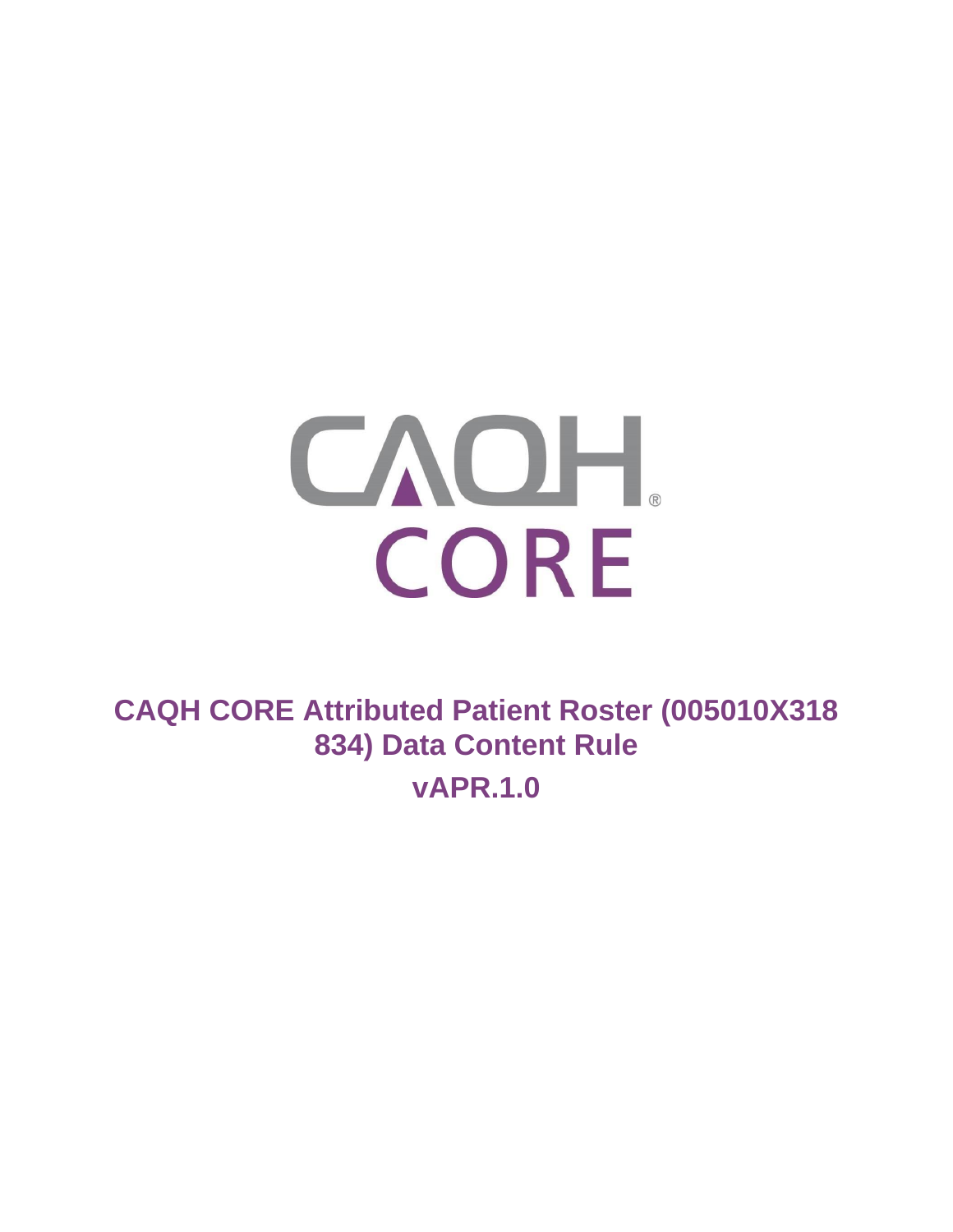**Revision History for CAQH CORE Attributed Patient Roster (X12 005010X318 834) Data Content Rule**

| nuic           |                 |                                                                                                                           |          |  |  |
|----------------|-----------------|---------------------------------------------------------------------------------------------------------------------------|----------|--|--|
| <b>Version</b> | <b>Revision</b> | <b>Description</b>                                                                                                        | Date     |  |  |
| APR.1.0        | Maior           | AQH CORE Attributed Patient Roster (X12 005010X318 834)<br>Data Content Rule balloted and approved via the CAQH CORE 2020 | December |  |  |
|                |                 | <b>Noting Process.</b>                                                                                                    |          |  |  |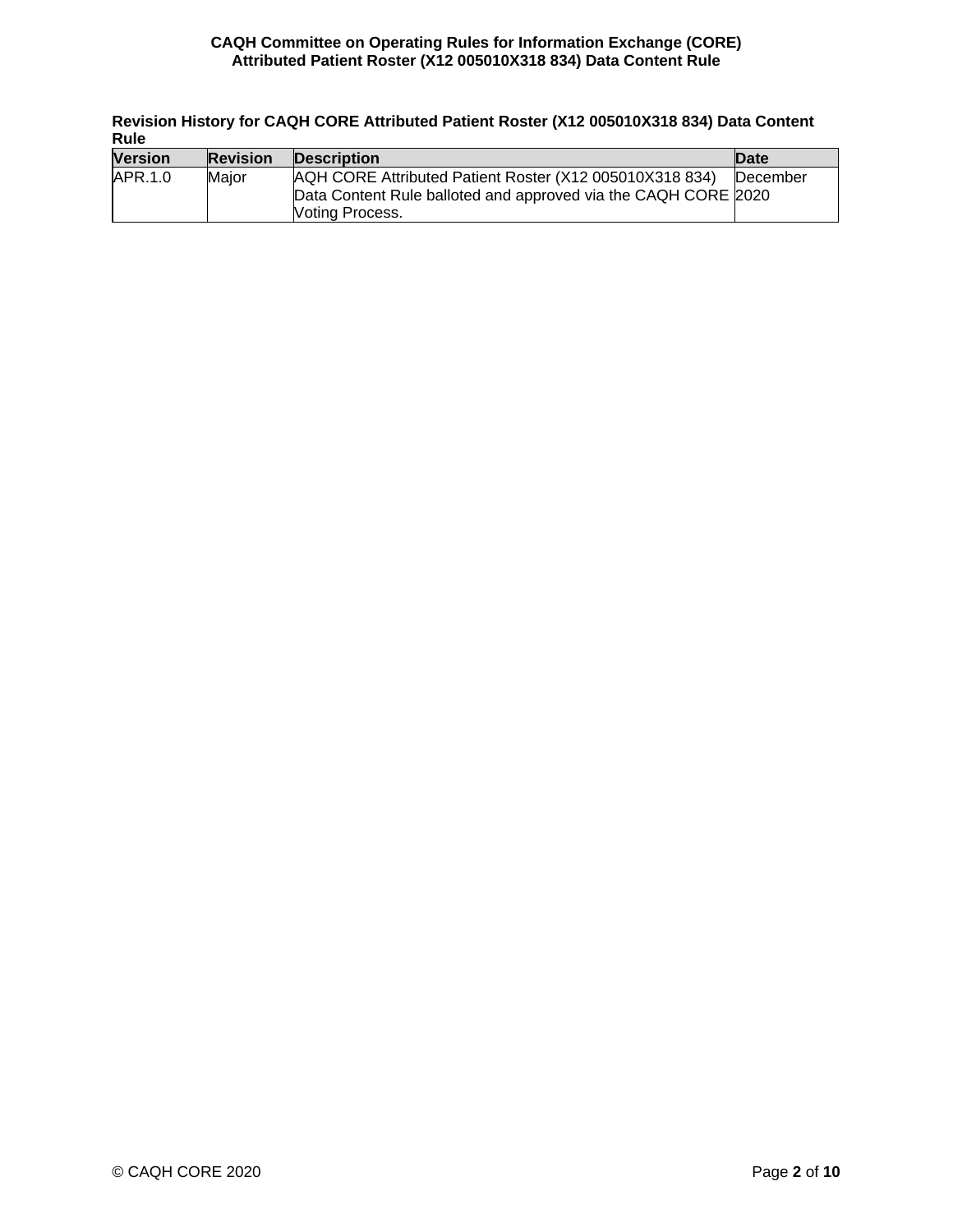# **Table of Contents**

|              | 11               |                                                                                          |  |
|--------------|------------------|------------------------------------------------------------------------------------------|--|
|              | $1.2^{\circ}$    | Industry Interest in Value-based Payments Attribution Data Operating Rules  4            |  |
| $\mathbf{2}$ |                  |                                                                                          |  |
|              | 2.1              |                                                                                          |  |
|              | $2.2^{\circ}$    | Business Requirement Justification and Focus of the CAQH CORE Attributed Patient Roster  |  |
|              |                  |                                                                                          |  |
|              |                  | 3 CAQH CORE Attributed Patient Roster Data Content Rule: Requirements Scope 6            |  |
|              | 3.1              |                                                                                          |  |
|              | 3.2 <sub>2</sub> |                                                                                          |  |
|              | 3.3              |                                                                                          |  |
|              | $3.4^{\circ}$    |                                                                                          |  |
|              | 3.5              |                                                                                          |  |
|              | $3.6^{\circ}$    |                                                                                          |  |
|              | 3.7              |                                                                                          |  |
| 4            |                  | CAQH CORE Attributed Patient Roster Data Content Rule: Rule Requirements 10              |  |
|              | 4.1              | Basic Requirements for Providers, Information Receivers, Health Plans & their Agents  10 |  |
|              | 4.2              |                                                                                          |  |
|              | 4.3              |                                                                                          |  |
| 5.           |                  |                                                                                          |  |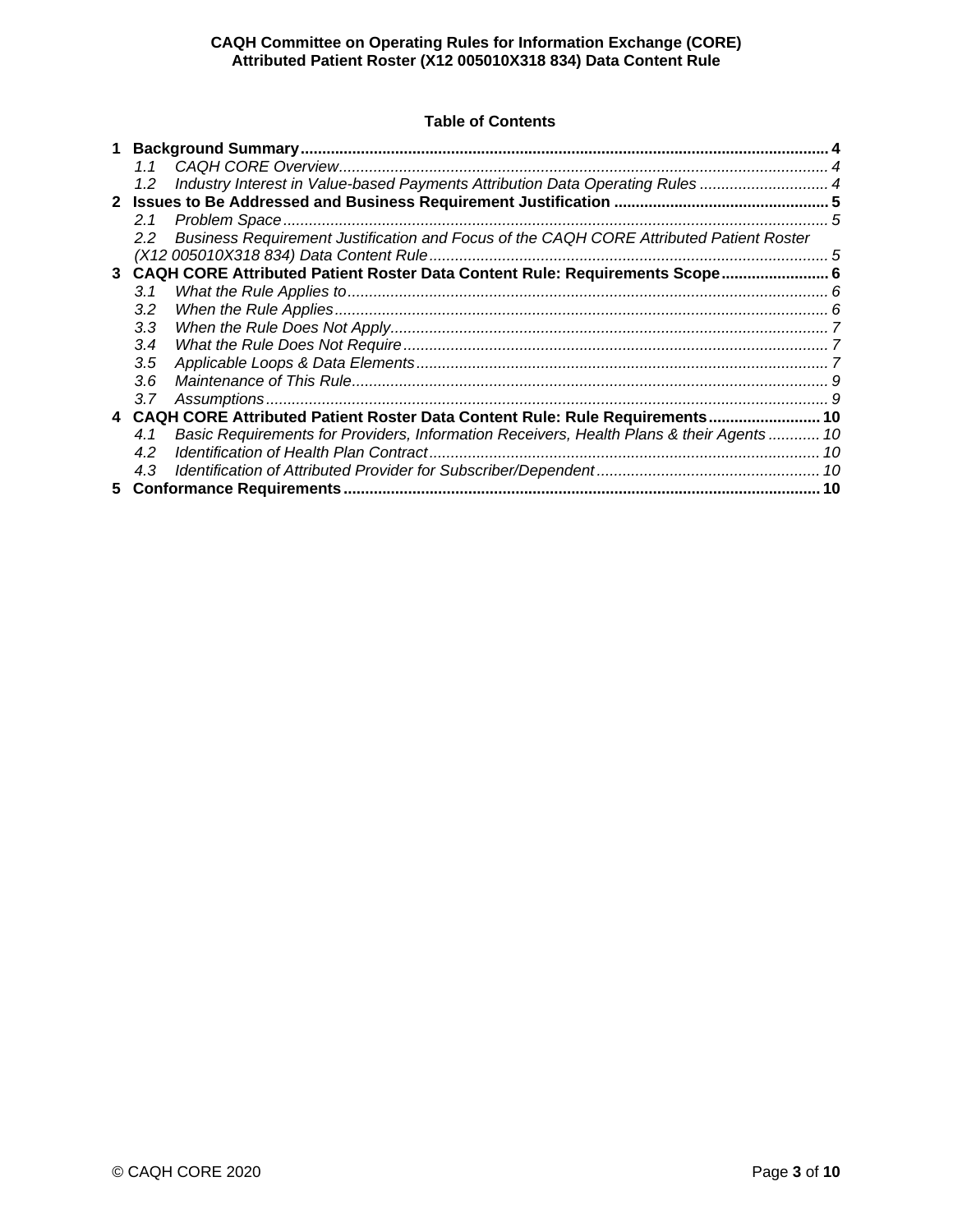## <span id="page-3-1"></span><span id="page-3-0"></span>**1 Background Summary**

## *1.1 CAQH CORE Overview*

CAQH CORE is an industry-wide facilitator committed to the creation and adoption of healthcare operating rules that support standards, accelerate interoperability, and align administrative and clinical activities among providers, health plans and patients. Guided by over 130 participating organizations – including healthcare providers, health plans, government entities, vendors, associations and standards development organizations – CAQH CORE Operating Rules drive a trusted, simple and sustainable healthcare information exchange that evolves and aligns with market needs.<sup>1</sup> To date, this cross-industry commitment has resulted in operating rules addressing many pain points of healthcare business transactions, including: eligibility and benefits verification, claims and claims status, claim payment and remittance, health plan premium payment, enrollment and disenrollment and prior authorization.

# <span id="page-3-2"></span>*1.2 Industry Interest in Value-based Payments Attribution Data Operating Rules*

Value-based payment models are transforming a sizable portion of the U.S. healthcare economy by aligning provider compensation with improvements in care and cost controls. However, innovation and experimentation are ongoing and operational challenges may create barriers to adoption. Processes and systems in place to administer fee-for-service payment models do not always support value-based payments. Consequently, a patchwork of proprietary approaches and workarounds is emerging. The resulting lack of uniformity and standardization has created additional administrative burden on providers as each provider may encounter dozens of proprietary workflows.

Without collaboration to minimize these variations, the current environment is ripe for repeating the scenario that emerged in the fee-for-service environment more than two decades ago. Much like the operational challenges being encountered today in value-based payments, initial adoption of electronic transactions for fee-for-service payment models was slow, complicated, and more costly due to a lack of common rules for uniform use.

CAQH CORE was originally created by the industry to address this challenge and is now applying lessons learned to help streamline administration of value-based payments. As the healthcare industry moves towards value-based care, stakeholders remain hampered by features of value-based payment models that do not align with current fee-for-service revenue cycle operational workflows, including the convergence of clinical and administrative data. CAQH CORE is working to strengthen the operational processes and systems supporting value-based payments.

In 2018, CAQH CORE published the report [All Together Now: Applying the Lessons of Fee-for-Service to](https://www.caqh.org/sites/default/files/core/value-based%20payments/core-value-based-payments-report.pdf?token=dxNjR8RY)  [Streamline Adoption of Value-Based Payments,](https://www.caqh.org/sites/default/files/core/value-based%20payments/core-value-based-payments-report.pdf?token=dxNjR8RY) which analyzes operational challenges that may slow or add costs to the implementation of value-based payments. The research found that industry collaboration is needed to minimize variations and identified five operational opportunity areas that, if improved, would smooth implementation. These opportunity areas included: data quality and uniformity, interoperability, patient risk stratification, quality measurement and patient/provider attribution.

Building on the report findings, CAQH CORE launched a multi-stakeholder Advisory Group consisting of executive leaders representing health plans, providers, vendors, government entities and advisors. The group evaluated pain points caused by value-based payments across the traditional revenue cycle workflow, prioritizing a list of opportunity areas for streamlining administration of these arrangements including the exchange of patient/provider attribution information between health plans and providers.

<sup>1</sup> In 2012, CAQH CORE was designated by the Secretary of the Department of Health and Human Services (HHS) as the author for [federally mandated operating rules](http://www.caqh.org/core/operating-rules-mandate) under Section 1104 of the Patient Protection and Affordable Care Act (ACA). See Appendix §5.1 for more information.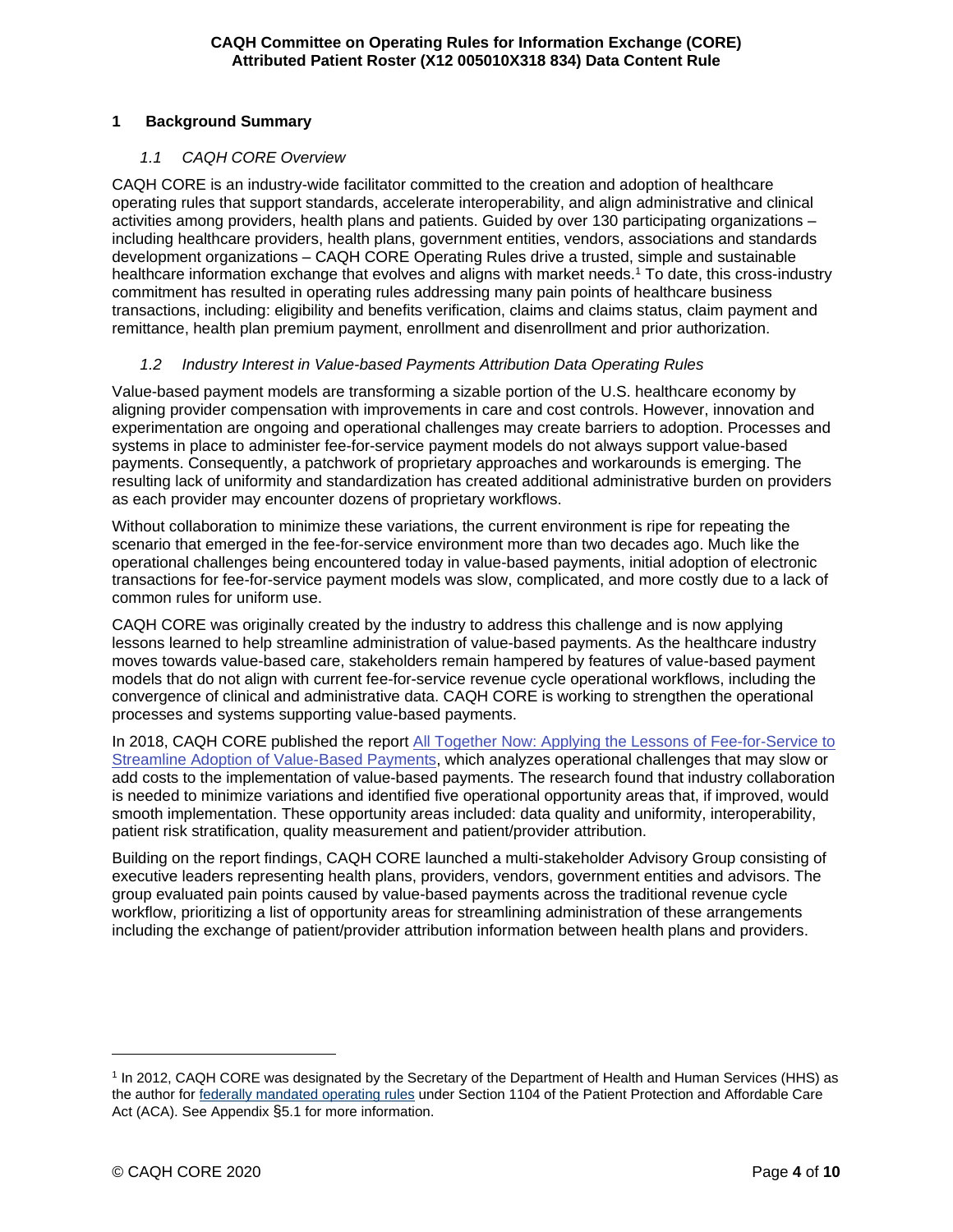## <span id="page-4-1"></span><span id="page-4-0"></span>**2 Issues to Be Addressed and Business Requirement Justification**

## *2.1 Problem Space*

In value-based payment models, providers are rewarded with incentive payments or penalized for the quality of patient care delivered to a specific population. These models look to support the triple aim: better care for individuals, better health for populations and a lower cost to health care. A process called "attribution" matches individual patients in a population with providers. Attribution ultimately determines the patients for which a provider (as an individual or as an organization) is responsible within a population. Subsequent analytics draw heavily on the attributed population's individual patient health data. For example, attribution forms the basis of analysis for metrics underpinning value-based payment, such as total costs of care, outcomes and distribution of shared savings/shared risk. Providers participating in CAQH CORE research were quick to identify attribution as an important opportunity area for improvement in value-based payment operations. While it is essential for providers to understand attribution models when they engage in value-based payment arrangements, many indicated that they encounter barriers when trying to understand how patients are attributed to them. Value-based payment contracts between health plans and providers may include information on the methodology for assigning patients to a population. However, clinicians providing care often do not have insight into those contracts and may not know why a patient is in their population, especially if it is a patient without a prior relationship. Furthermore, these providers may not know where else their patient has sought care. As a result, providers feel that they are not receiving the data necessary to succeed in value-based payment models and proactively manage these patients' health, which ultimately impact the physicians' bottom line.

Clearly defined and accurate data are needed to attribute patients to providers. Identifying providers at the individual level, their relationships to other providers (e.g., same group, same physical location, within network) and their specialty with respect to their patients (e.g., primary care physician, specialist by type) can improve the accuracy of patient attribution. Additionally, value-based payment programs require a mechanism for sharing attribution data. Key issues and needs include:

- Promoting use of standardized data elements and provider attribution methodologies that identify providers at the individual level, as well as their relationships to other providers.
- Providing a clear way to identify members of a patient population associated with risk-based contracts.
- Ensuring attribution methodologies assign patients to providers that are directly within the providers' care and hold providers responsible only for services and costs within their control.
- Providing the simplest transport for providers to synchronize data with practice management systems and EHRs, and to enable providers and health plans to validate individual enrollment at the point of care and population level enrollment in value-based payment programs.

### <span id="page-4-2"></span>*2.2 Business Requirement Justification and Focus of the CAQH CORE Attributed Patient Roster (X12 005010X318 834) Data Content Rule*

Providers may not be aware of their patient's attribution status within their value-based payment contracts at the point of service, leaving the provider unaware of care gaps and/or required encounter or service reporting until well after the patient visit. In order to assess financial exposure, make appropriate operational decisions and provide the highest quality care, a physician should be able to access attribution information for a single patient in real time, as well as a roster of all attributed patients at regular intervals.

The purpose of this operating rule is to identify and standardize the data to be used for exchanging rosters of attributed patients between a health plan and provider. The rule does not address the attribution methodology utilized by the health plan. Patient Roster Attribution Data are the data necessary for a provider to understand which specific patients and specific services being performed are part of or subject to the terms of a value-based contract.

Participants of the CAQH CORE Value-based Payments Subgroup decided to draft this operating rule to apply only to a selection of value-based payment models. Given the complexity of patient attribution, the Subgroup decided to first draft operating rules to apply to the simplest types of attribution – those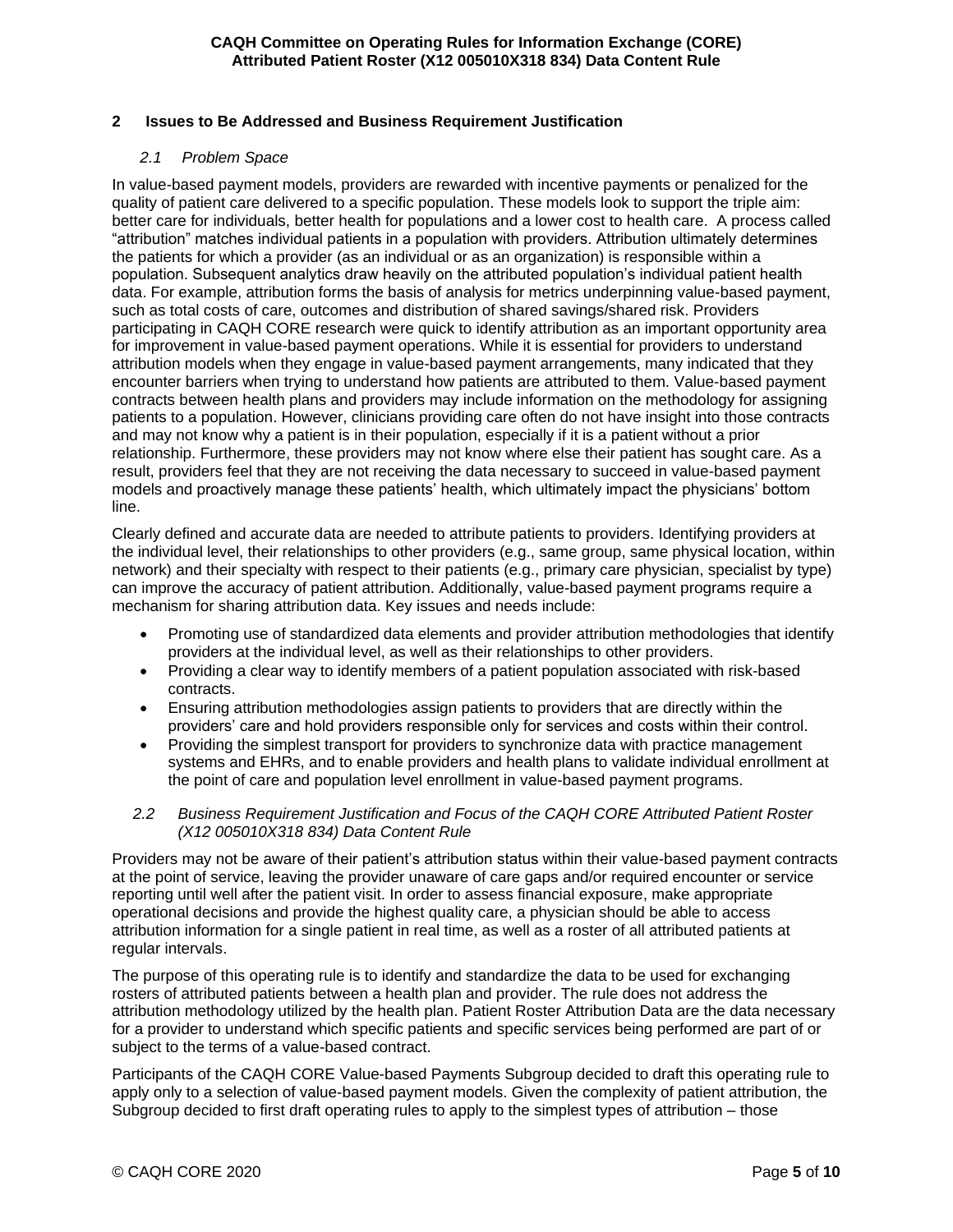applying to population-based models that cover the majority of patient services. Through adoption and implementation of this operating rule, CAQH CORE hopes to gather real world evidence to allow the expansion of this operating rule to include all types of value-based payment models, including bundled payments and quality measurement.

This rule addresses a health plan and its agent electronically sending patient rosters to their contracted providers at least once a month. The minimum data elements and corresponding data element characteristics (e.g., data element definition, name, use, etc.) are identified in §3.5. As the healthcare industry continues to shift from fee-for-service to a more value-based system, the industry will advance its understanding of the best methods to exchange attribution data. Aligning data content across the various approaches will be a critical component to enabling interoperability and supporting organizations at various stages of maturity in adopting standards and exchange mechanisms. The X12 834 transaction is used by health plans, state Medicaid agencies and managed care organizations but is relatively new for provider consumption. The Attributed Patient Roster (X12 005010X318 834) data content rule brings consistency and reduces provider burden in processing various formats of proprietary rosters used today. CAQH CORE continues to monitor industry adoption and other emerging industry efforts – including those led by HL7 and other organizations – by tracking usage and lessons learned to align data content needs among stakeholders.



In parallel with this operating rule, CAQH CORE Participants developed the CAQH CORE Attributed Patient Roster (X12 005010X318 834) Infrastructure Rule which aligns with other CAQH CORE infrastructure rules. The CAQH CORE Participants also developed a complementary rule to address the exchange of single patient attribution information between health plans and providers using the eligibility transaction - the CAQH CORE Eligibility & Benefits (270/271) Single Patient Attribution Data Content Rule.

# <span id="page-5-0"></span>**3 CAQH CORE Attributed Patient Roster (X12 005010X318 834) Data Content Rule: Requirements Scope**

# <span id="page-5-1"></span>*3.1 What the Rule Applies to*

This CAQH CORE Operating Rule conforms with and builds upon the X12 005010X318 Member Plan Reporting (834) Technical Report Type 3 (TR3) Implementation Guide (hereafter referred to as the X12 v5010X318 834) and specifies the minimum content that a health plan and its agent must include when sending an X12 v5010X318 834 transaction to a provider (or information receiver) to provide a roster of subscribers/dependents attributed to a provider under a value-based health plan/contract. The X12 v5010X318 834 transaction must include patient identifying and demographic data, provider identifying information and effective dates of attribution. Attribution is defined by the health plan and is the assignment (or method of assignment) of a patient to a provider and the corresponding health plan and contract. The provider is held responsible by the health plan for the delivery of care to said patient and may be held responsible for the cost of care delivered as well.

# <span id="page-5-2"></span>*3.2 When the Rule Applies*

This rule applies when:

• This rule applies when a health plan and its agent make available to a provider a complete roster of patients attributed to a specific value-based contract.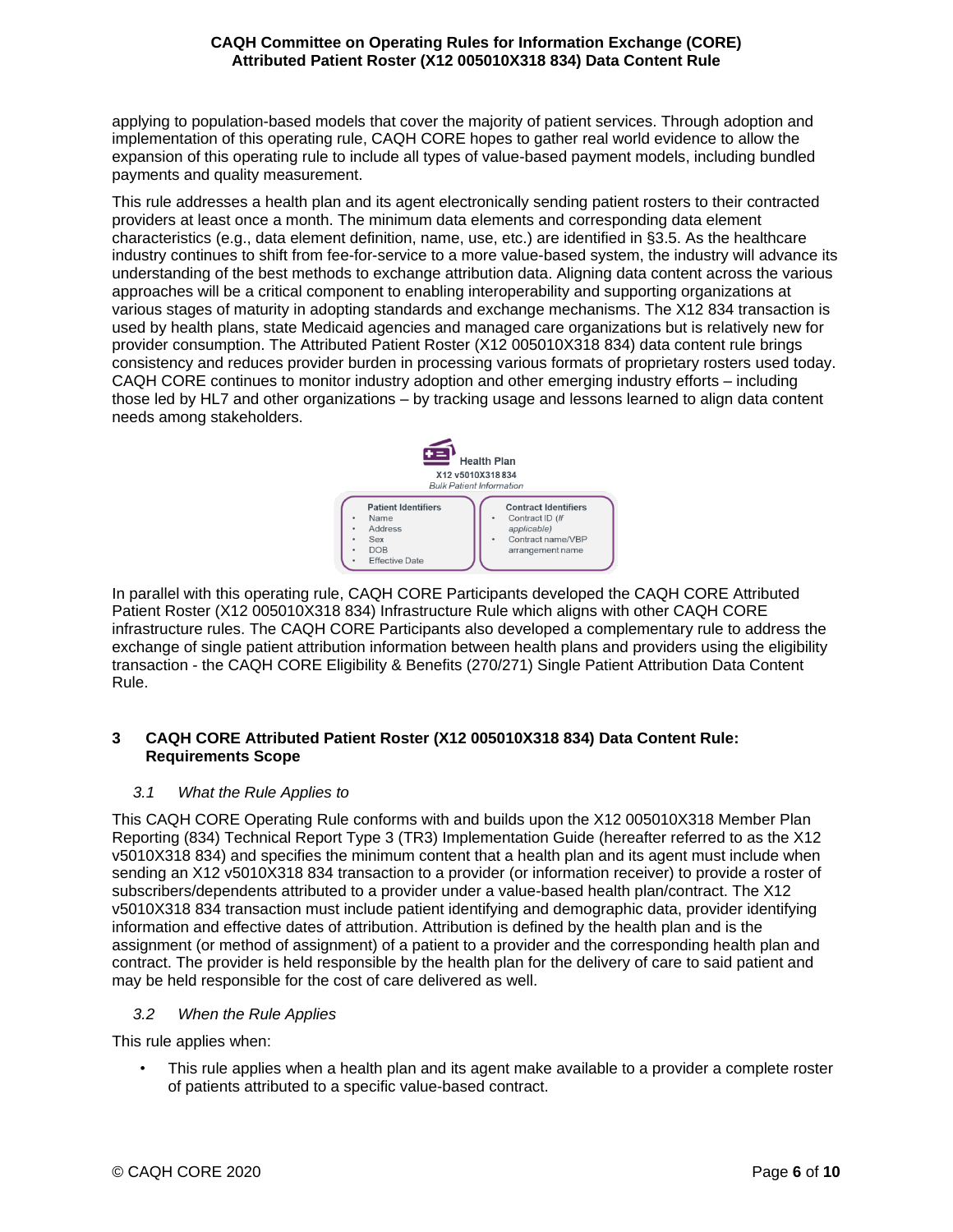#### And

• A health plan and its agent conduct provider attribution for the support of an overall value-based contract pertaining to most patient services (i.e. HCPLAN category three and four alternative payment models excluding episode and service specific models).<sup>2</sup>

### <span id="page-6-0"></span>*3.3 When the Rule Does Not Apply*

This rule does not apply when:

• A health plan and its agent conduct provider attribution for the support of value-based contracts associated with specific episodes or bundled payments.

Or

• A health plan and its agent conduct provider attribution only for the support of quality measurement.

## <span id="page-6-1"></span>*3.4 What the Rule Does Not Require*

This rule does not require use of a specific attribution methodology.

This rule does not address any infrastructure requirements of the X12 v5010X318 834 transaction.<sup>3</sup>

This rule does not address requirements for the use of the X12 005010X307 834 transaction by the ACA Federal or state Health Information Exchanges (HIX).

This rule does not address requirements for the use of the HIPAA-mandated X12 005010X220 834 transaction.<sup>4</sup>

## <span id="page-6-2"></span>*3.5 Applicable Loops & Data Elements*

This rule addresses the use of the following specified loops, segments and data elements in the X12 v5010X318 834 transaction.

| Table 1: Applicable Loops and Segments - Patient (Subscriber/Dependent) Identifying Data Elements |                                        |                                                                  |                                                                                    |                                                                     |
|---------------------------------------------------------------------------------------------------|----------------------------------------|------------------------------------------------------------------|------------------------------------------------------------------------------------|---------------------------------------------------------------------|
| #                                                                                                 | X12 Data Element<br><b>Name</b>        | <b>Applicable Loop and</b><br>Segment in the X12<br>v5010X318834 | <b>Use of Applicable</b><br><b>Loop and Segment in</b><br>the X12 v5010X318<br>834 | <b>CAQH CORE Operating Rule</b><br><b>Supplemental Descriptions</b> |
| 1.                                                                                                | Enrollee Level Detail                  | Loop 2000 - INS01_1073<br>Yes/No                                 | <b>Required Use</b>                                                                | Identify if member is subscriber or<br>dependent                    |
| 2.                                                                                                | Individual<br><b>Relationship Code</b> | Loop 2000 - INS02 1069                                           | <b>Required Use</b>                                                                | Identify relationship of dependent to<br>subscriber                 |
| 3.                                                                                                | Maintenance Type<br>Code               | Loop 2000 – INS03 875                                            | <b>Required Use</b>                                                                | <b>Identifies Enrollment Status of</b><br>Subscriber or Dependent   |
| 4.                                                                                                | <b>Entity Identifier Code</b>          | Loop 2100A - NM101 98                                            | <b>Required Use</b>                                                                | Identifies the attributed<br>subscriber/dependent.                  |
| 5.                                                                                                | <b>Entity Type Qualifier</b>           | Loop 2100A –<br>NM102 1065                                       | <b>Required Use</b>                                                                |                                                                     |
| 6.                                                                                                | Last Name                              | Loop 2100A -<br>NM103_1035                                       | <b>Required Use</b>                                                                |                                                                     |
| 7.                                                                                                | <b>First Name</b>                      | Loop 2100A-<br>NM104 1036                                        | Situational Use                                                                    |                                                                     |

<sup>2</sup> <https://hcp-lan.org/workproducts/apm-refresh-whitepaper-final.pdf>

<sup>3</sup> For infrastructure requirements for use of the X12 v5010X318 834 transaction see the CAQH CORE Attributed Patient Roster (X12 005010X318 834) Infrastructure Rule.

<sup>4</sup> For infrastructure requirements for use of the HIPAA-mandated X12 005010X220 834 transaction see the CAQH CORE Benefit Enrollment (834) Infrastructure Rule.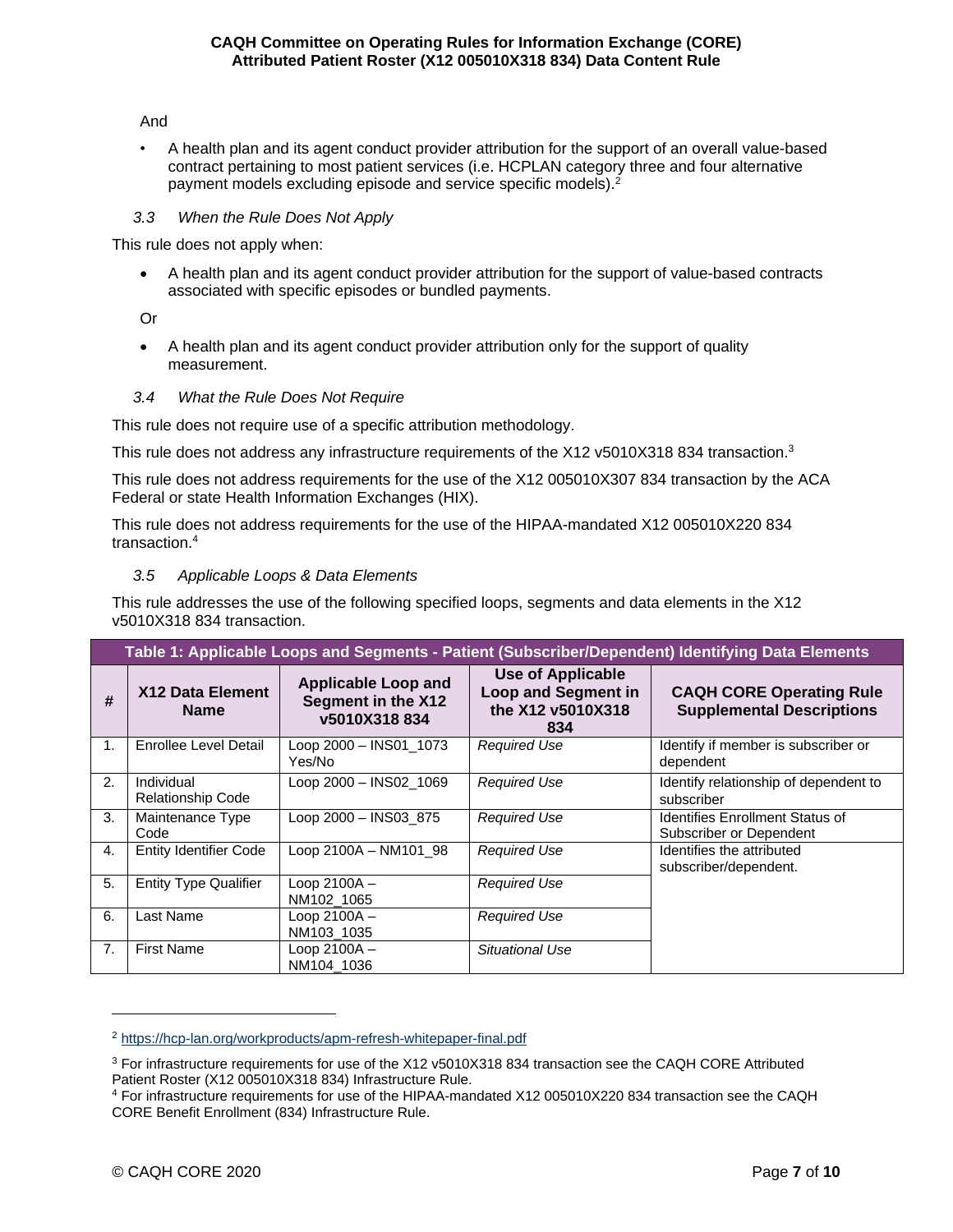| Table 1: Applicable Loops and Segments - Patient (Subscriber/Dependent) Identifying Data Elements |                                         |                                                                  |                                                                             |                                                                               |
|---------------------------------------------------------------------------------------------------|-----------------------------------------|------------------------------------------------------------------|-----------------------------------------------------------------------------|-------------------------------------------------------------------------------|
| #                                                                                                 | X12 Data Element<br><b>Name</b>         | <b>Applicable Loop and</b><br>Segment in the X12<br>v5010X318834 | <b>Use of Applicable</b><br>Loop and Segment in<br>the X12 v5010X318<br>834 | <b>CAQH CORE Operating Rule</b><br><b>Supplemental Descriptions</b>           |
| 8.                                                                                                | Middle Name                             | Loop 2100A -<br>NM105_1037                                       | <b>Situational Use</b>                                                      |                                                                               |
| 9.                                                                                                | Name Prefix                             | Loop 2100A-<br>NM106_1038                                        | Situational Use                                                             |                                                                               |
| 10.                                                                                               | <b>Identification Code</b><br>Qualifier | Loop 2100A - NM108_66                                            | <b>Required Use</b>                                                         |                                                                               |
| 11.                                                                                               | <b>Identification Code</b>              | Loop 2100A - NM109 67                                            | <b>Required Use</b>                                                         |                                                                               |
| 12.                                                                                               | Address Line 1                          | Loop 2100A - N301_166                                            | <b>Required Use</b>                                                         | Identifies the primary address<br>of the attributed subscriber/<br>dependent. |
| 13.                                                                                               | Address Line 2                          | Loop 2100A - N302_166                                            | Situational Use                                                             |                                                                               |
| 14.                                                                                               | <b>City Name</b>                        | Loop 2100A - N401_19                                             | <b>Required Use</b>                                                         |                                                                               |
| 15.                                                                                               | State/Province                          | Loop 2100A - N402_156                                            | Situational Use                                                             |                                                                               |
| 16.                                                                                               | <b>ZIP Code/ Postal</b><br>Code         | Loop 2100A - N403 116                                            | Situational Use                                                             |                                                                               |
| 17.                                                                                               | <b>Country Code</b>                     | Loop 2100A - N404_26                                             | Situational Use                                                             |                                                                               |
| 18.                                                                                               | <b>DMG Member</b><br>Demographics       | Loop 2100A-<br>DMG01_02_03                                       | <b>Required Use</b>                                                         | Enrollee Birth Date and Gender Code                                           |

| Table 2: Applicable Loops and Segments - Value-Based Health Plan Coverage |                                              |                                                                  |                                                                                    |                                                                          |
|---------------------------------------------------------------------------|----------------------------------------------|------------------------------------------------------------------|------------------------------------------------------------------------------------|--------------------------------------------------------------------------|
| #                                                                         | X12 Data Element<br><b>Name</b>              | <b>Applicable Loop and</b><br>Segment in the X12<br>v5010X318834 | <b>Use of Applicable</b><br><b>Loop and Segment in</b><br>the X12 v5010X318<br>834 | <b>CAQH CORE Operating Rule</b><br><b>Supplemental Descriptions</b>      |
| 1.                                                                        | Maintenance Type<br>Code                     | Loop 2300 - HD01_875                                             | <b>Required Use</b>                                                                | <b>Health Coverage</b>                                                   |
| 2.                                                                        | Date/Time Qualifier                          | Loop 2300 - DTP01 374                                            | <b>Required Use</b>                                                                | Effective dates of attribution for<br>subscriber/dependent. <sup>5</sup> |
| 3.                                                                        | Date/Time Format                             | Loop 2300 - DTP02 1250                                           | <b>Required Use</b>                                                                |                                                                          |
| 4.                                                                        | Date/Time Period                             | Loop 2300 - DTP03 1251                                           | <b>Required Use</b>                                                                |                                                                          |
| 5.                                                                        | Reference<br><b>Identification Qualifier</b> | Loop 2300 - REF01 128                                            | <b>Required Use</b>                                                                | Health Plan Coverage Policy<br>Identifier Qualifier and Identifier       |
| 6.                                                                        | Member Group or<br><b>Policy Number</b>      | Loop 2300 - REF02 127                                            | <b>Required Use</b>                                                                |                                                                          |

<sup>5</sup> Reference X12 005010X318 Member Plan Reporting (834) Technical Report Type 3 (TR3) Implementation Guide Loop ID 2300 Benefit Coverage which addresses the use of the DTP – Health Coverage Dates Segment. Due to various value-based payment programs and their attribution methodologies, different values for the DTP qualifier may be used; for example, *348 – Benefit Begin Date* and *349 – Benefit End* may be used to express appropriate dates of attribution, etc. Particulars of qualifier usage should be specified in a health plan companion guide.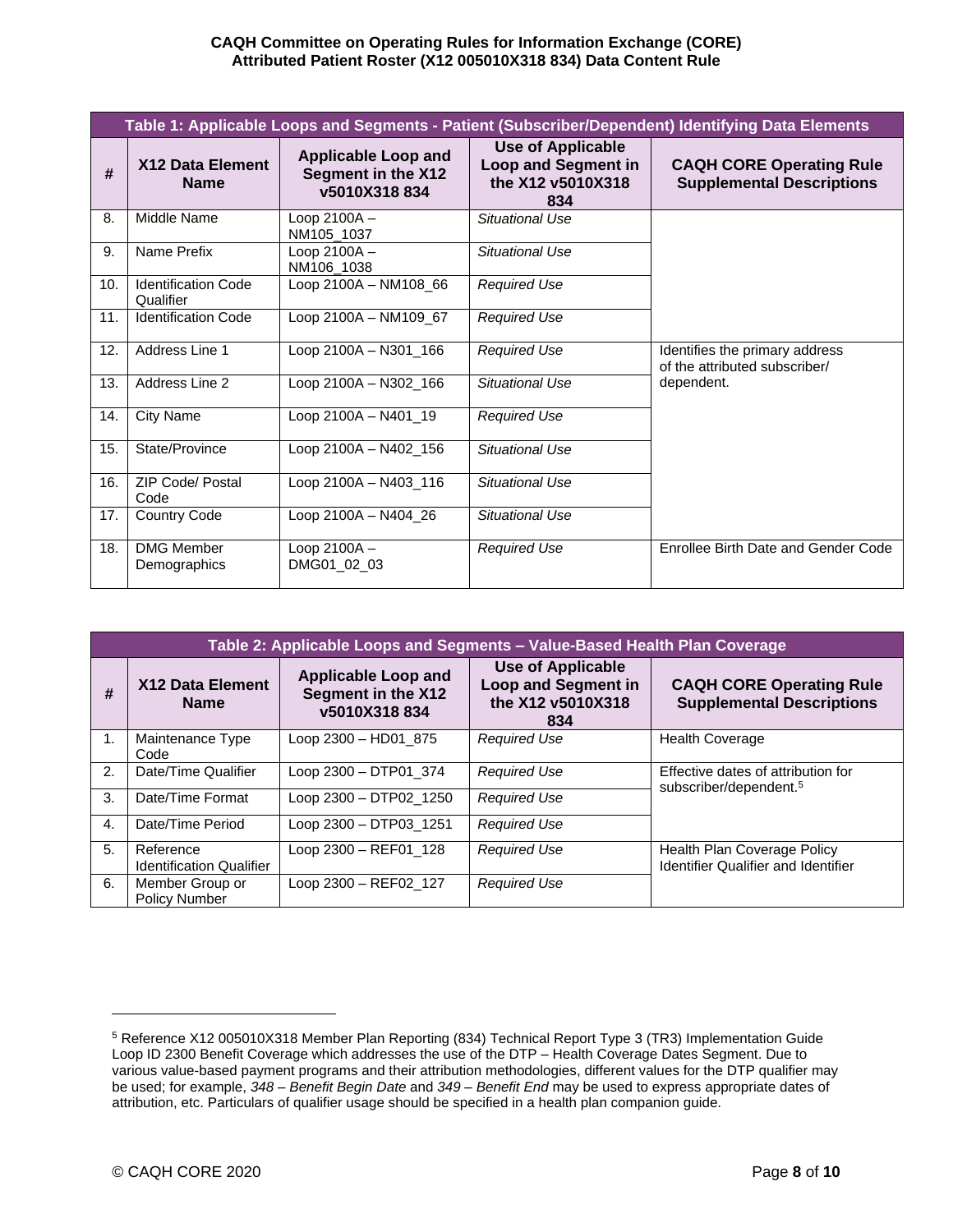| Table 3: Applicable Loops and Segments - Attributed Provider Identifying Information |                                   |                                                                  |                                                                             |                                                                                   |
|--------------------------------------------------------------------------------------|-----------------------------------|------------------------------------------------------------------|-----------------------------------------------------------------------------|-----------------------------------------------------------------------------------|
| #                                                                                    | X12 Data Element<br><b>Name</b>   | <b>Applicable Loop and</b><br>Segment in the X12<br>v5010X318834 | <b>Use of Applicable</b><br>Loop and Segment in<br>the X12 v5010X318<br>834 | <b>CAQH CORE Operating Rule</b><br><b>Supplemental Descriptions</b>               |
| $\mathbf{1}$ .                                                                       | Provider Information              | Loop 2310 - LX01_554                                             | <b>Required Use</b>                                                         | Information about the primary care<br>provider for the Subscriber or<br>Dependent |
| 2.                                                                                   | <b>Entity ID Code</b>             | Loop 2310 - NM101_98<br><b>Required Use</b>                      | <b>Required Use</b>                                                         | Identifies the of provider attributed to<br>the member.                           |
| 3.                                                                                   | <b>Entity Type Qualifier</b>      | Loop 2310 - NM102_1065<br><b>Required Use</b>                    | <b>Required Use</b>                                                         |                                                                                   |
| 4.                                                                                   | Last Name or<br>Organization Name | Loop 2310 - NM103_1035<br>Situational Use                        | Situational Use                                                             |                                                                                   |
| 5.                                                                                   | <b>First Name</b>                 | Loop 2310 - NM104_1036<br>Situational Use                        | <b>Situational Use</b>                                                      |                                                                                   |
| 6.                                                                                   | Middle Name                       | Loop 2310 - NM105_1037<br>Situational Use                        | <b>Situational Use</b>                                                      |                                                                                   |
| 8.                                                                                   | Name Suffix                       | Loop 2310 - NM107_1039<br>Situational Use                        | <b>Situational Use</b>                                                      |                                                                                   |
| 9.                                                                                   | <b>Identifier Qualifier</b>       | Loop 2310 - NM108_66<br>Situational Use                          | Situational Use                                                             |                                                                                   |
| 10.                                                                                  | Identifier                        | Loop 2310 - NM109 67<br>Situational Use                          | Situational Use                                                             |                                                                                   |
| 12.                                                                                  | Address Line 1                    | Loop 2310 - N301_166                                             | <b>Required Use</b>                                                         |                                                                                   |
| 13.                                                                                  | Address Line 2                    | Loop 2310 - N302_166                                             | Situational Use                                                             |                                                                                   |
| 14.                                                                                  | City                              | Loop 2310 - N401_19                                              | <b>Required Use</b>                                                         |                                                                                   |
| 15.                                                                                  | State/Province                    | Loop 2310 - N402_156                                             | Situational Use                                                             |                                                                                   |
| 16.                                                                                  | ZIP Code/Postal<br>Code           | Loop 2310 - N403_116                                             | Situational Use                                                             |                                                                                   |
| 17.                                                                                  | <b>Country Code</b>               | Loop 2310 - N404_26                                              | <b>Situational Use</b>                                                      |                                                                                   |

### <span id="page-8-0"></span>*3.6 Maintenance of This Rule*

Any substantive updates to the rule (i.e., change to rule requirements) are determined based on industry need as supported by the CAQH CORE Participants per th[e CAQH CORE Change and](https://www.caqh.org/core/change-process-and-maintenance)  [Maintenance Process.](https://www.caqh.org/core/change-process-and-maintenance)

### <span id="page-8-1"></span>*3.7 Assumptions*

A goal of this rule is to adhere to the principles of electronic data interchange (EDI) in assuring that transactions sent are accurately received and to facilitate the electronic exchange of patient attribution status.

The following assumptions apply to this rule:

- A successful communication connection has been established.
- This rule is a component of the larger set of CAQH CORE Operating Rules.
- The CAQH CORE Guiding Principles apply to this rule and all other rules.
- Compliance with all CAQH CORE Operating Rules is a minimum requirement; any entity is free to offer more than what is required in the rule.